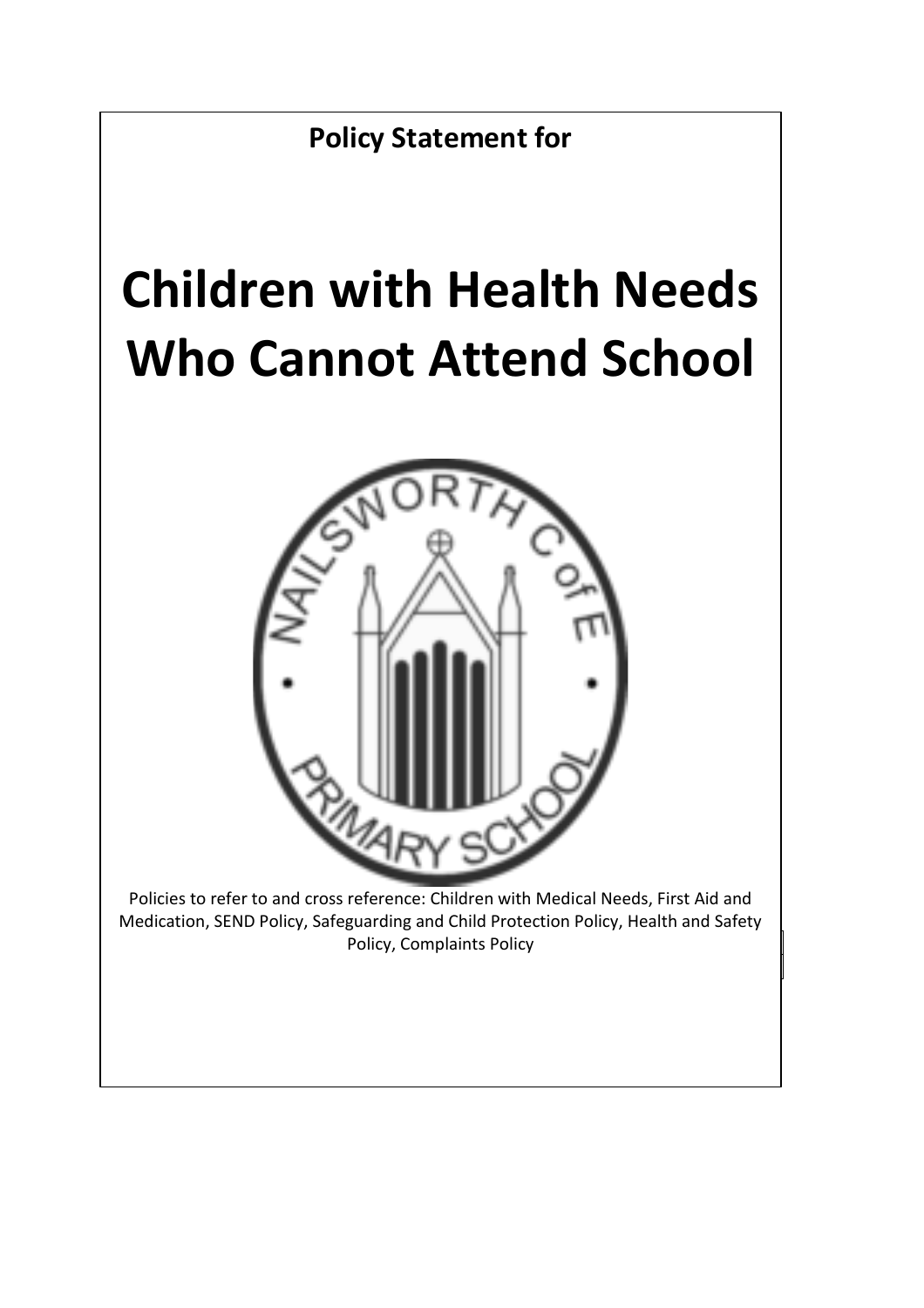- **1. INTRODUCTION**
- **2. AIM OF THE POLICY**
- **3. LEGISLATION AND GUIDANCE**
- **4. IDENTIFICATION OF CHILDREN WHO NEED PROVISION**
- **5. REFERRAL AND INTERVENTION**
- **6. WORKING IN PARTNERSHIP AND REINTEGRATION INTO THE SCHOOL COMMUNITY**
- **7. INFORMATION SHARING AND RECORD KEEPING**

#### **1. Introduction**

1.1This policy sets out how Nailsworth Primary School will comply with its statutory duty to arrange suitable full-time (or part-time when appropriate for the child's needs) education for children of compulsory school age who, because of illness, would otherwise not receive suitable education.

Children who are unable to attend school as a result of their medical needs may include those with:

- Physical health issues.
- Physical injuries.
- Mental health problems, including anxiety issues.
- Emotional difficulties or school refusal.
- Progressive conditions.
- Terminal illnesses.
- Chronic illnesses.

1.2 This statutory duty applies to all children and young people of compulsory school age, who would normally attend Nailsworth Primary School.

#### **2 Aim of the policy**

2.1 Nailsworth Primary School is an inclusive community that provides all pupils the same opportunities at school. We will help to ensure they can:

- be healthy
- stay safe
- enjoy and achieve
- make a positive contribution
- achieve economic wellbeing once they leave school.

Our intention is that all children, regardless of circumstances or education setting, should receive a good education to enable them to shape their own futures.

Due to the nature of their health needs, some children may be admitted to hospital or placed in alternative forms of education provision. We recognise that, whenever possible, pupils should

| Owner:                  | <b>Full Governing Body</b> | Delegated To         | Headteacher |
|-------------------------|----------------------------|----------------------|-------------|
| <b>Review Frequency</b> | Every 3 years              | Updated              | Dec 2020    |
|                         |                            | Date Ratified        | Dec 2020    |
| Version                 | 1.0                        | Next Review          | Autumn 2023 |
| Review Author           | Lisa Knowles               | Published on Website | Yes         |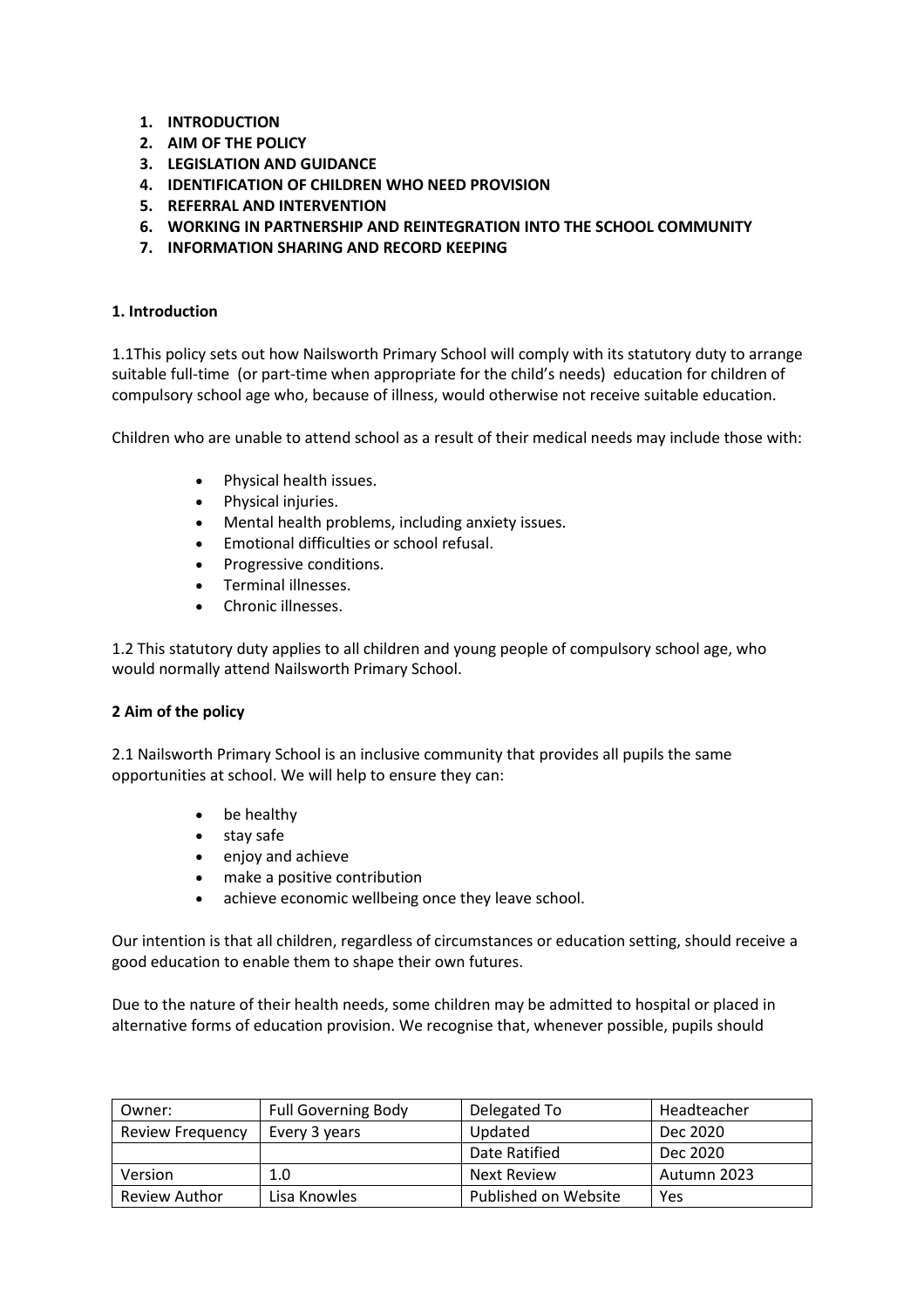receive their education within their school and the aim of the provision will be to reintegrate pupils back into school as soon as they are well enough.

We understand that we have a continuing role in a pupil's education whilst they are not attending the school and will work with the LA, healthcare partners and families to ensure that all children with medical needs receive the right level of support to enable them to maintain links with their education and meet the child's individual needs, including social and emotional needs and enable them to thrive and prosper in the education system.

2.2 The provision for children who are medically unfit to attend school will ensure that:

- Pupils make good progress in their education and do not fall behind their peers, particularly in key subjects.
- Disruption to learning is minimised and there is a continuity of education provision within the school curriculum.
- Pupils are able to obtain qualifications as appropriate to their age and abilities.
- Pupils are able to reintegrate successfully back into school and that this takes place as soon as their health permits.
- Pupils feel fully part of their school community and are able to stay in contact with classmates.

### **3 Legislation and Guidance**

3.1 Key legislation covering the duties and powers relating to this policy:

• Section 19 of the Education Act 1996, as amended by section 3a of the

Children, Schools and Families Act 2014;

www.**legislation**.gov.uk/ukpga/2014/6/pdfs/ukpga\_20140006\_en.pdf

• Equality Act 2010: www.legislation.gov.uk/ukpga/2010/15/pdfs/ukpga\_20100015\_en.pdf Some complex and/or long-term health issues may be considered disabilities under equality legislation. This legislation provides that academy trusts must not discriminate against disabled children and are under a duty to eliminate discrimination, foster equality of opportunity for disabled children and foster good relations between disabled and nondisabled children. LAs and academy trusts should make reasonable adjustments to alleviate disadvantage faced by disabled children, and plan to increase disabled children's access to premises and the curriculum.

3.2 Local authorities must have regard to statutory guidance when carrying out their Section 19 duty. The relevant guidance is: *"Ensuring a good education for children who cannot attend school because of health needs":* 

| Owner:                  | <b>Full Governing Body</b> | Delegated To         | Headteacher |
|-------------------------|----------------------------|----------------------|-------------|
| <b>Review Frequency</b> | Every 3 years              | Updated              | Dec 2020    |
|                         |                            | Date Ratified        | Dec 2020    |
| Version                 | 1.0                        | Next Review          | Autumn 2023 |
| Review Author           | Lisa Knowles               | Published on Website | Yes         |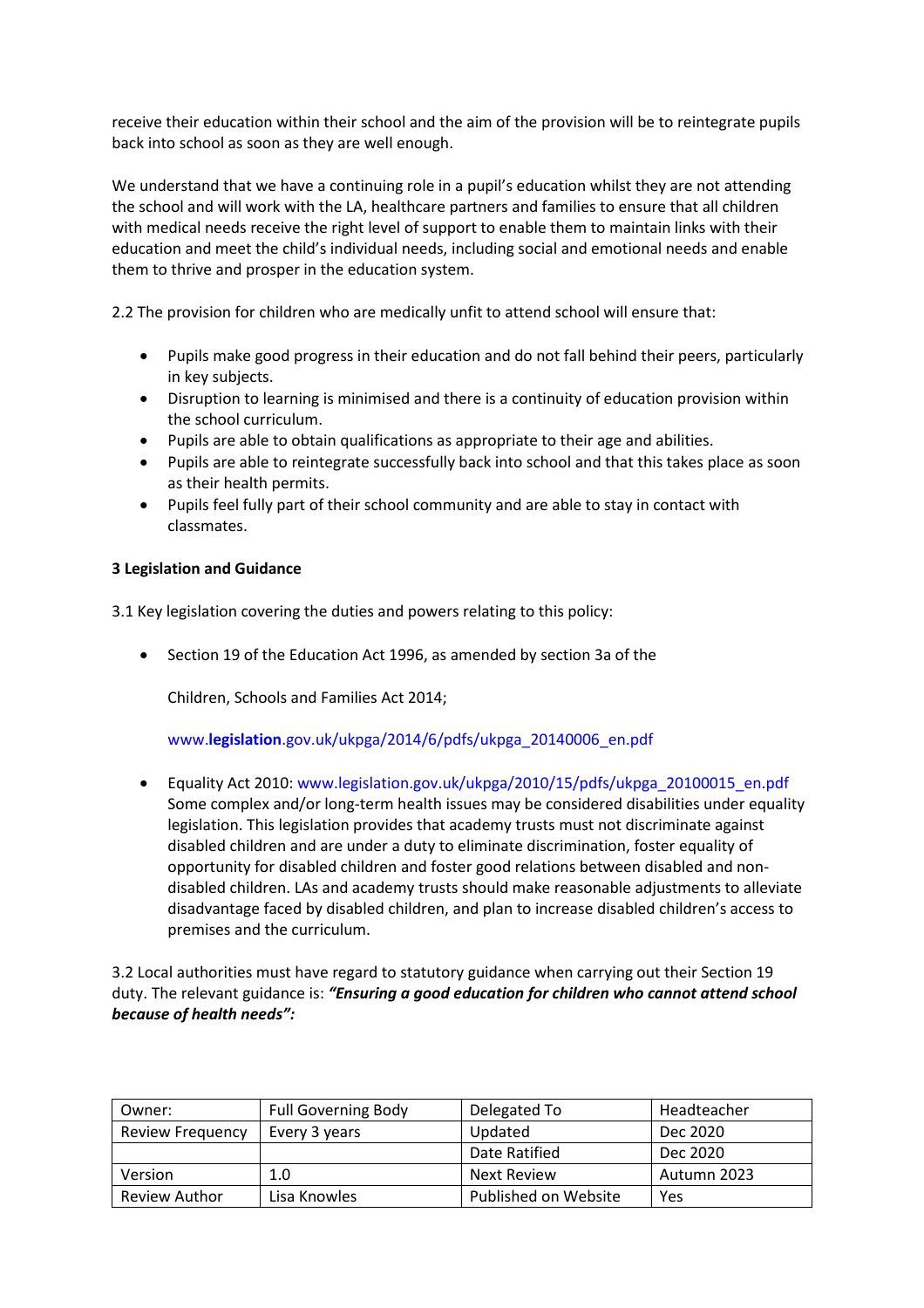https://www.gov.uk/government/publications/education-for-children-with-health- needswho-cannot-attend-school

This policy has been developed with regard to this guidance.

#### **4 Identification of children who need provision**

4.1 This policy applies to all children and young people who:

- Have an illness which will prevent them from attending school for 15 or more school days, either in one absence or over the course of a school year and where suitable education is not otherwise being arranged.
- Have a health need and their absence has been validated as necessary by a medical professional, either a consultant community paediatrician or specialist consultant psychiatrist from CAMHS.
- Health problems can include physical illnesses, injuries and clinically defined mental health problems certified by medical evidence, such as that provided by a medical consultant. From CAMHS consultants, the evidence would be in the form of letter and copy of care plan/Care Programme Approach Plan.

#### **5 Referral and Intervention**

5.1 Nailsworth Primary School will liaise closely with the LA support teams to ensure pupils who are not able to attend school due to health needs to engage alternative provision where available. Where alternative provision, such as hospital schools or home tutoring service, is not available provision will be put in place to ensure the pupil has support in their home.

If a child has complex long term health issues and the pattern of illness may be unpredictable, regular liaison between the school, medical professionals and Gloucester Hospital Education Service (GHES) will enable appropriate provision to be made.

5.2 Children and young people on a school roll, with a diagnosed medical need that does not require in patient or day patient hospitalisation, are generally referred by the home school to GHES as the alternative provider. It is the responsibility of the home school to collate the necessary evidence for the referral to the Outreach Teaching Service.

5.3 Circumstances that may trigger requests for the Outreach Teaching Service involvement or support include children and young people with the following needs:

• Those with medical / mental health needs who are or will be absent for more than 15 working days (consecutive or cumulative absence due to the same illness) and who are declared medically unfit, by a consultant clinician, to attend their usual place of learning in spite of support offered by an 'Individual Health Care Plan.'

| Owner:                  | <b>Full Governing Body</b> | Delegated To         | Headteacher |
|-------------------------|----------------------------|----------------------|-------------|
| <b>Review Frequency</b> | Every 3 years              | Updated              | Dec 2020    |
|                         |                            | Date Ratified        | Dec 2020    |
| Version                 | 1.0                        | Next Review          | Autumn 2023 |
| <b>Review Author</b>    | Lisa Knowles               | Published on Website | Yes         |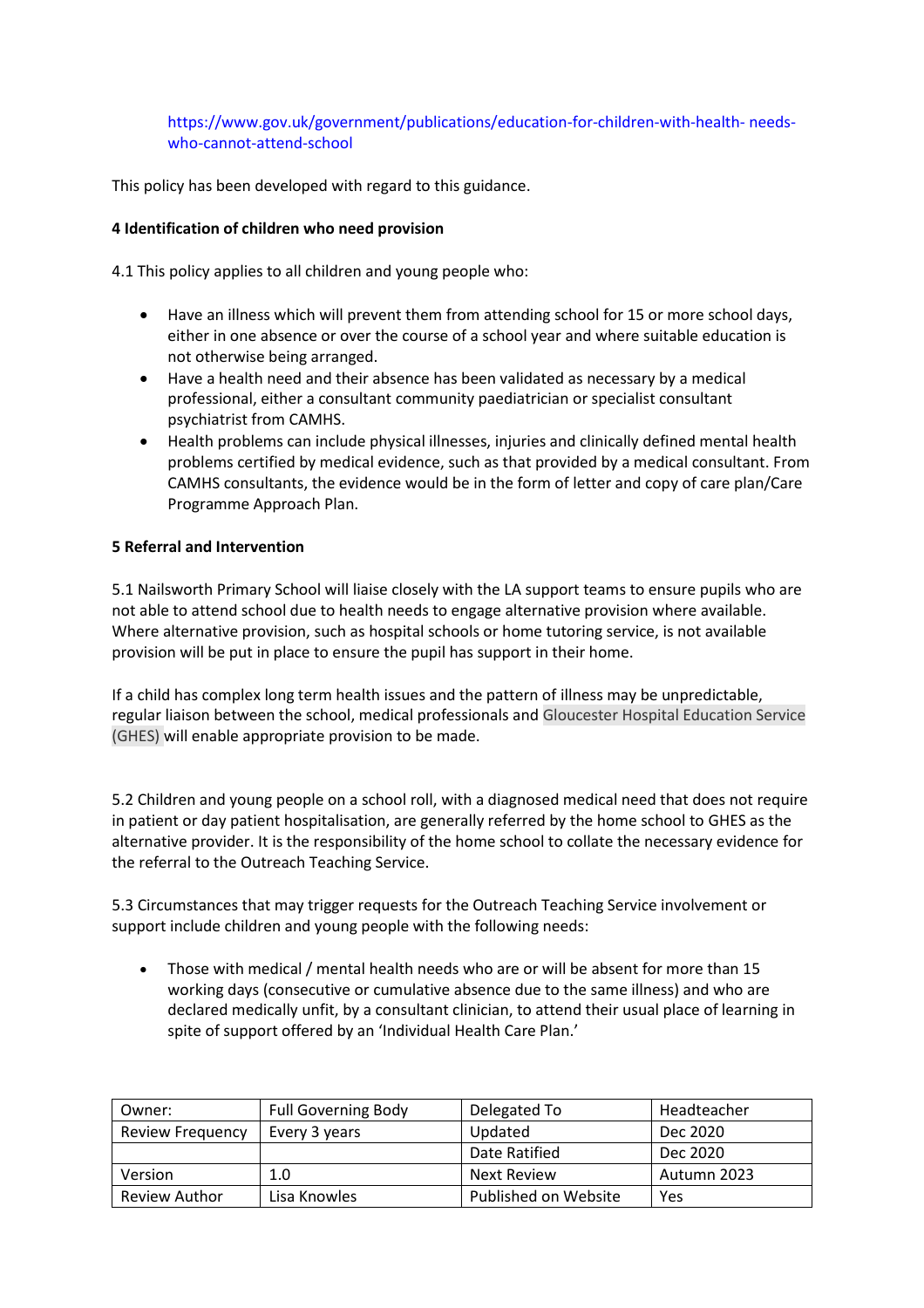• Pupils who are re-integrating into school after a period of illness or injury, in accordance with the terms agreed at initial and on-going reviews

5.4 The education provision will be full time, unless this is not in the best interests of the child or where staffing or funding is prohibitive. Children with health needs should have provision which is equivalent to the value of education they would receive in school. If they receive one to one tuition, for example, the hours of face-to-face provision could be fewer as the provision is more concentrated. The education will be tailored to the child's age, aptitude and ability and any other individual need (for example, health, social and emotional needs, special educational needs or disability).

5.5 Children and young people who are registered at Nailsworth Primary School remain on roll at their home school. Although such pupils are taught by the alternative provision, at all times, they remain the responsibility of the home school and should be recorded on their home school's annual census return.

5.6 The child's progress within alternative provision will be reviewed by their school, in consultation with the parent / carer, the home school and other relevant services. It should be recognised that a child's educational needs and ability to access education may change depending on their health and that the programme may need to be flexible to accommodate this.

## **6 Working in Partnership and Reintegration into the School Community**

6.1 Schools and alternative providers should collaborate with parents/carers, the local authority and all relevant health services to ensure the delivery of effective education for children with additional health needs.

6.2 Parents and carers have a key role to play in their child's education and are to be involved in planning and on-going review. In the case of a looked after child, GHES and primary carers will fulfil this role. Children should also be involved in decisions to ensure they are engaged as much as possible in this process.

6.3 Relevant services including Special Educational Needs (SEN), Child and Adolescent Mental Health Services (CAMHS), Education Inclusion/Attendance/ Improvement Services, educational psychologists and school nurses all have responsibilities to work together to support children who are unable to attend school due to a medical condition.

6.4Whilst a pupil is away from Nailsworth Primary School, the school will work with the LA to ensure the pupil can successfully remain in touch with their school using the following methods:

- School newsletters
- Cards or letters from peers and staff.
- 6.5 Where appropriate, the school will provide the pupil's education provider with relevant information, curriculum materials and resources.

| Owner:                  | <b>Full Governing Body</b> | Delegated To         | Headteacher |
|-------------------------|----------------------------|----------------------|-------------|
| <b>Review Frequency</b> | Every 3 years              | Updated              | Dec 2020    |
|                         |                            | Date Ratified        | Dec 2020    |
| Version                 | 1.0                        | Next Review          | Autumn 2023 |
| <b>Review Author</b>    | Lisa Knowles               | Published on Website | Yes         |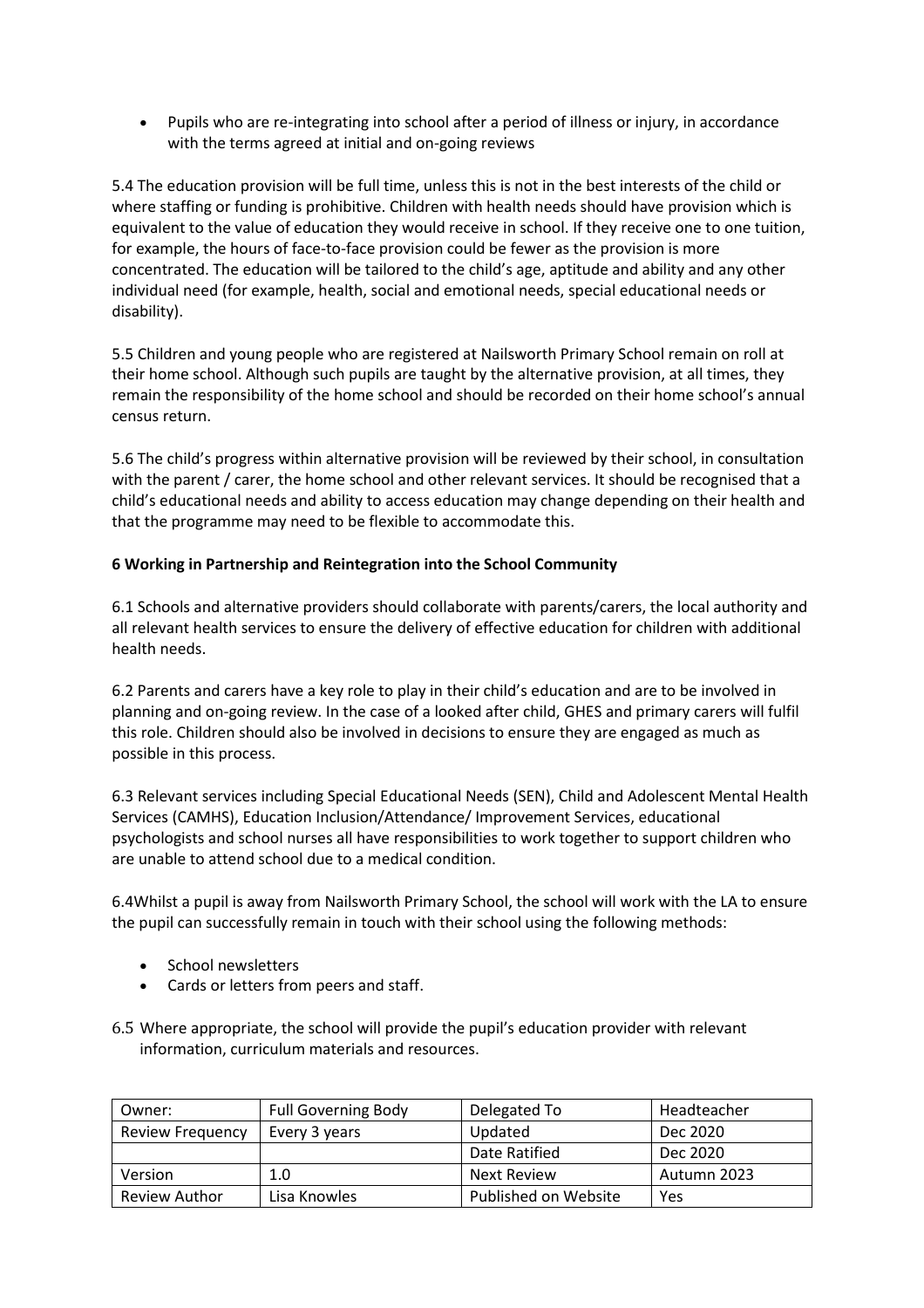6.6 Nailsworth Primary School will make arrangements to reintegrate pupils at the earliest opportunity and as soon as they are well enough. Each child will have an individually tailored reintegration plan. As per Equalities legislation, Nailsworth Primary School will consider whether they need to make any reasonable adjustments to provide suitable access for the child as part of their reintegration.

6.7 To help ensure a pupil with additional health needs is able to attend school following an extended period of absence, the following adaptations will be considered:

- A personalised or part-time timetable, drafted in consultation with the named staff member
- Access to additional support in school
- Online access to the curriculum from home
- Movement of lessons to more accessible rooms
- Places to rest at school
- Special arrangements to manage anxiety or fatigue
- 6.8 When a pupil is considered well enough to return to Nailsworth Primary School, the school will develop a tailored reintegration plan in collaboration with the LA. For longer absences, the reintegration plan will be developed near to the pupil's likely date of return, to avoid putting unnecessary pressure on an ill pupil or their parents in the early stages of their absence.
- 6.9 Nailsworth Primary School is aware that some pupils will need gradual reintegration over a long period of time and will always consult with the pupil, their parents and key staff about concerns, medical issues, timing and the preferred pace of return.
- 6.10 The reintegration plan will include:
	- The date for planned reintegration, once known.
	- Details of regular meetings to discuss reintegration.
	- Details of the named member of staff who has responsibility for the pupil.
	- Clearly stated responsibilities and the rights of all those involved.
	- Details of social contacts, including the involvement of peers and mentors during the transition period.
	- A programme of small goals leading up to reintegration.
	- Follow up procedures.
- 6.11 Nailsworth Primary School will ensure a welcoming environment is developed and encourage pupils and staff to be positive and proactive during the reintegration period.
- 6.12 Staff will be trained in a timely manner to assist with a pupil's return to school in consultation with healthcare professionals to ensure that staff are confident in their ability to support pupils with additional health needs.

| Owner:                  | <b>Full Governing Body</b> | Delegated To         | Headteacher |
|-------------------------|----------------------------|----------------------|-------------|
| <b>Review Frequency</b> | Every 3 years              | Updated              | Dec 2020    |
|                         |                            | Date Ratified        | Dec 2020    |
| Version                 | 1.0                        | Next Review          | Autumn 2023 |
| <b>Review Author</b>    | Lisa Knowles               | Published on Website | Yes         |